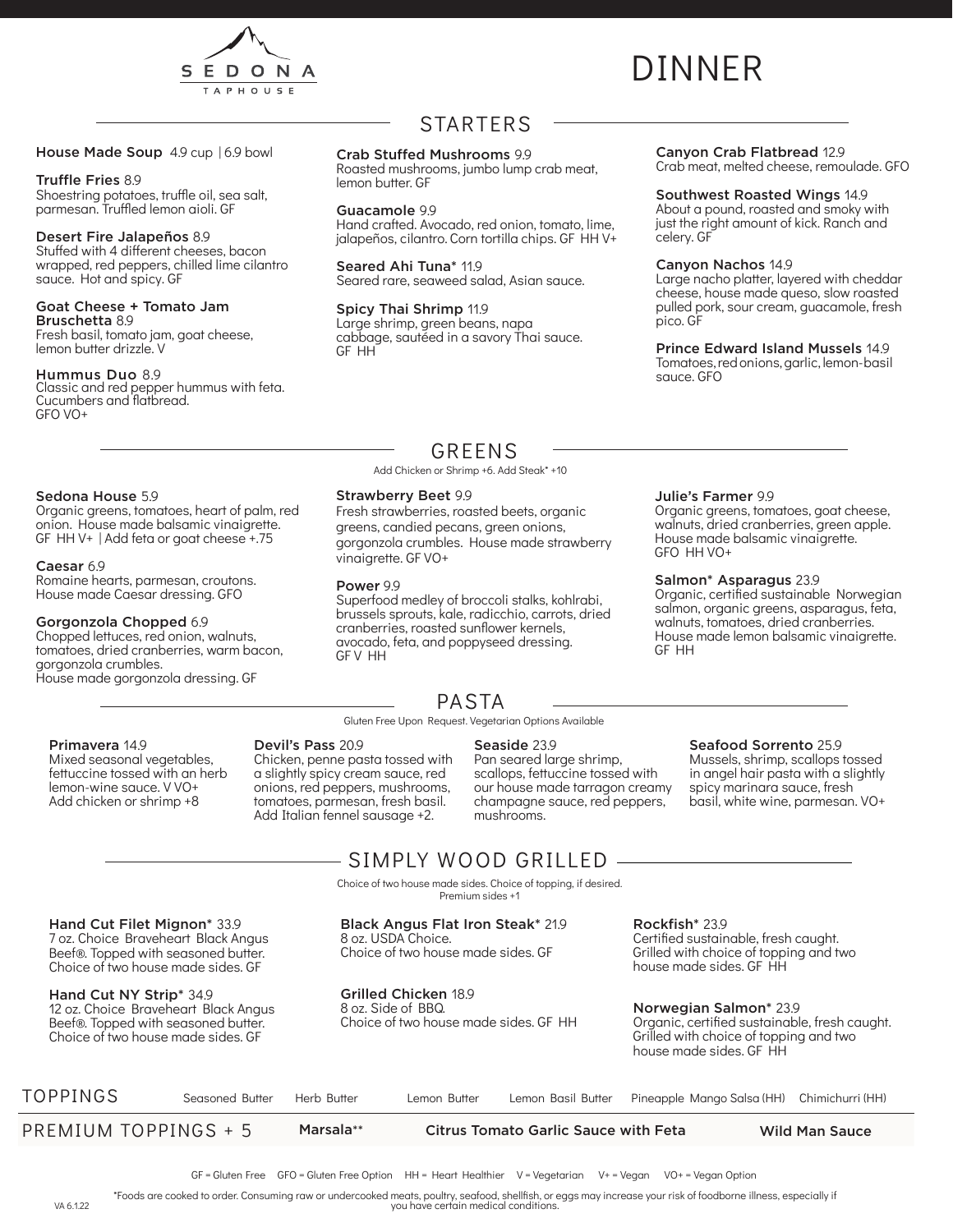## HOUSE SPECIALTIES

Antibiotic free, hormone free, cage free poultry. Organic, sustainable, antibiotic free salmon. Braveheart Black Angus Beef®.

#### Chicken Marsala 18.9

8 oz. Topped with our house made Marsala sauce and sautéed portabella mushrooms. Garlic whipped potatoes and steamed broccoli.

#### Chuckawalla Chicken 18.9

8 oz. Topped with melted goat cheese, sun-dried tomatoes and a citrus garlic sauce. Garlic whipped potatoes and grilled asparagus. GF

Roman Parmesan Crusted Chicken 18.9 Pan fried, panko and cheese crusted. Topped with an Italian salsa and melted mozzarella. Roasted Brussels sprouts and garlic whipped potatoes.

#### Shrimp + Grits 16.9

Creamy cheddar grits with a touch of fresh jalapeño, blackened shrimp, tasso ham. Add over easy egg\* +2.

#### Thai Glazed Ahi Tuna\* 25.9

Grilled, sweet with a hint of heat. Garlic whipped potatoes and steamed spinach.

#### Land + Sea 29.9

8 oz. Choice Black Angus flat iron\*, 3 crab stuffed shrimp, lemon butter. Garlic whipped potatoes and steamed spinach. GF

#### Crab Stuffed Shrimp 22.9

Large shrimp stuffed with jumbo lump crab meat, fresh spinach, lemon butter, garlic whipped potatoes. GF

#### Seared Scallops 26.9

Local + wild large scallops topped with lemon butter. Garlic whipped potatoes and Mexican street corn. GF

#### Sedona Crab Cakes 26.9

Two 4 oz, 'no filler' jumbo lump crab cakes with house made remoulade. Garlic whipped potatoes and Mexican street corn. GF

#### Palo Verde Rockfish\* 26.9

Organic, certified sustainable. Grilled and topped with citrus tomato garlic sauce and feta. Garlic whipped potatoes and steamed spinach. GF

## BURGERS

All burgers served with choice of side. Add cherry-wood bacon +2. Gluten Free Bun +1

#### STH Burger 15.9

7 oz. Wagyu beef\*, pepper jack cheese, jicama slaw, sweet chili glaze, house made picante aioli, toasted potato bun. GFO

Hangover Burger 15.9 7 oz. Wagyu beef\*, American cheese, bacon, over easy egg\*, house made sauce, caramelized onions, toasted potato bun. GFO

#### Cheeseburger 11.9

7 oz. Wagyu beef\*, romaine, tomato, red onion, pickles, choice of cheese, toasted potato bun. GFO

#### The Beyond Burger 15.9

Plant-based veggie burger, American cheese, greens, tomato, red onion, house madesauce, toasted potato bun. GFO VO+

## TACOS

Acapulco Fish Broiled mahi mahi, sautéed onions, avocado, pineapple mango salsa, chimi aioli, cilantro. With greens. GFO

12

## FLATBREADS

South Rim Shrimp Shrimp, mozzarella, parmesan. fresh pico, avocado, cilantro. GFO 8

#### Meat Lovers Italian fennel sausage, pepperoni, red onion, mozzarella, parmesan, fresh basil. GFO 8

Seasoned tender steak, black bean salsa, sautéed onions, chipotle aioli, cheddar cheese, fresh pico, cilantro. With greens. GFO 12

Southwest Steak

#### Santa Fe Shrimp

Crispy shrimp tossed with house made picante aioli, jicama slaw, pineapple mango salsa, cilantro. With greens. GFO 14

#### Margherita

Fresh basil, olive oil, garlic, tomato, fresh mozzarella, parmesan, balsamic reduction glaze. GFO V 8

|  | ۰. |  |  |
|--|----|--|--|
|  |    |  |  |

All sides are GF except couscous.

| <b>Garlic Whipped Potatoes</b> | $+4$ |
|--------------------------------|------|
| <b>Steamed Broccoli</b>        | $+4$ |
| <b>Shoestring French Fries</b> | $+4$ |
| <b>Grilled Asparagus</b>       | $+4$ |

| $+4$ | <b>STH Bacon Succotash</b> | +4 |
|------|----------------------------|----|
| $+4$ | <b>Mexican Street Corn</b> | +4 |
| $+4$ | Seasonal Squash Couscous** | +4 |
| +4   | Fruit                      | +4 |

| <b>Sweet Potato Fries</b>       | $+5$ |
|---------------------------------|------|
| <b>Roasted Brussels Sprouts</b> | $+5$ |
| <b>Grilled Vegetables</b>       | $+5$ |

\*Foods are cooked to order. Consuming raw or undercooked meats, poultry, seafood, shellfish, or eggs may increase your risk of foodborne illness, especially if you have certain medical conditions.

HANDHELDS

BBQ Chicken Chicken, BBQ sauce, melted mozzarella, red onion. GFO 8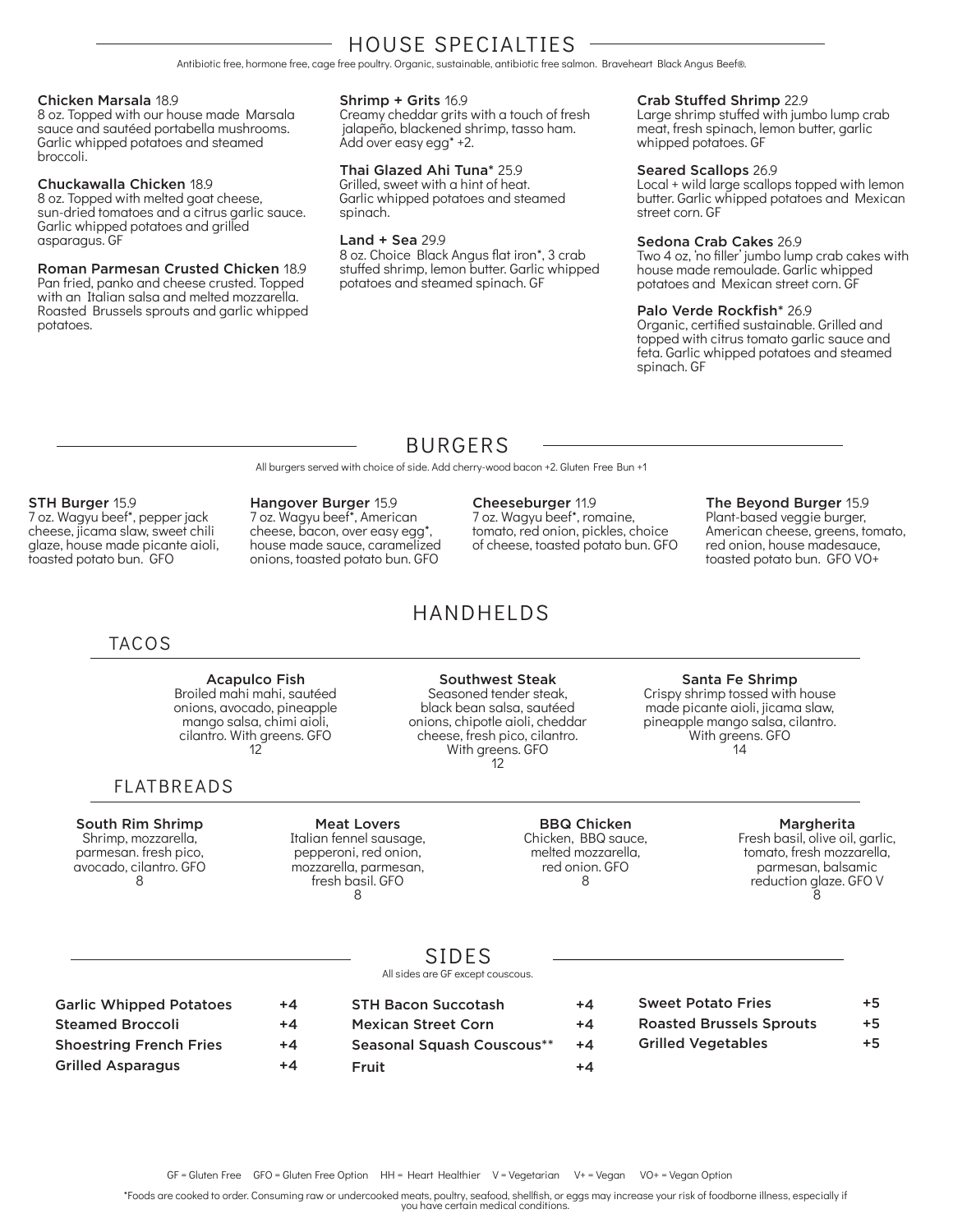## WINE

HOUSE 6 Chardonnay, Pinot Grigio, Pinot Noir, Cabernet Sauvignon, White Zinfandel

|           | Villa Pozzi Moscato                          | Sicily, Italy               | 8 31    |
|-----------|----------------------------------------------|-----------------------------|---------|
|           | <b>Chateau Ste. Michelle Dry Riesling</b>    | Columbia Valley, Washington | 8 31    |
|           | Sartori Di Verona Pinot Grigio               | Veneto, Italy               | 8 31    |
|           | <b>Barboursville Pinot Grigio</b>            | Virginia                    | 39      |
| WHITE     | <b>Brancott Sauvignon Blanc</b>              | Marlborough, New Zealand    | 9 35    |
|           | <b>Cloudfall Sauvignon Blanc</b>             | Monterey, California        | 10   39 |
|           | Kenwood 'Yulupa' Chardonnay                  | Monterey, California        | 8 31    |
|           | <b>Hess Select Chardonnay</b>                | California                  | 9 35    |
|           | <b>Angeline Pinot Noir</b>                   | California                  | 8 31    |
|           | <b>Meiomi Pinot Noir</b>                     | California                  | 11   43 |
|           | <b>Trapiche Malbec, Oak Cask</b>             | Mendoza, Argentina          | 8 31    |
|           | Michael David 'Freakshow' Red Blend          | Lodi, California            | 11   43 |
| RED       | <b>Columbia Crest 'Grand Estates' Merlot</b> | Columbia Valley, Washington | 8 31    |
|           | J. Lohr Syrah                                | Paso Robles, California     | 9 35    |
|           | Josh Cellars Cabernet Sauvignon              | California                  | 9 35    |
|           | Joel Gott 815 Cabernet Sauvignon             | California                  | 13   51 |
|           | <b>Barboursville Cabernet Sauvignon</b>      | Virginia                    | 37      |
| ΨŚ        | Los Dos                                      | Campo de Borja, Spain       | 7   27  |
| RO        | <b>Chapoutier Belle</b>                      | Provence, France            | 9 35    |
|           | Chic Sparkling Cava Rosé                     | Catalonia, Spain            | 29      |
| SPARKLING | <b>Alzaia Prosecco</b>                       | Veneto, Italy               | 7       |
|           | <b>Wycliff Brut</b>                          | California                  | 7 27    |
|           | Mumm Napa Brut Prestige                      | Napa Valley, California     | 49      |
|           |                                              |                             |         |
|           |                                              |                             |         |
|           | WINES OF INTEREST                            |                             |         |
|           | Paul Cluver Elgin Sauvignon Blanc            | Western Cape, South Africa  | 43      |
|           | Domaine des Herbauges Chardonnay             | Loire Valley, France        | 12 46   |
|           | Seghesio Zinfandel                           | Sonoma, California          | 54      |
|           | <b>Lovingston Cabernet Franc</b>             | Virginia                    | 54      |
|           |                                              |                             |         |
|           |                                              |                             |         |
|           | RESERVE SELECTION                            |                             |         |

## WINES OF INTEREST

| Paul Cluver Elgin Sauvignon Blanc | Western Cape, South Africa | 43           |
|-----------------------------------|----------------------------|--------------|
| Domaine des Herbauges Chardonnay  | Loire Valley, France       | $12 \mid 46$ |
| Seghesio Zinfandel                | Sonoma, California         | 54           |
| <b>Lovingston Cabernet Franc</b>  | Virainia                   | 54           |

| RESERVE SELECTION                    |                         |     |
|--------------------------------------|-------------------------|-----|
| Moet & Chandon Brut Imperial         | Champagne, France       | 72  |
| Chateau de la Coste Margaux Bordeaux | Bordeaux, France        | 60  |
| Orin Swift 'Pappillon' Red Blend     | Napa Valley, California | 110 |